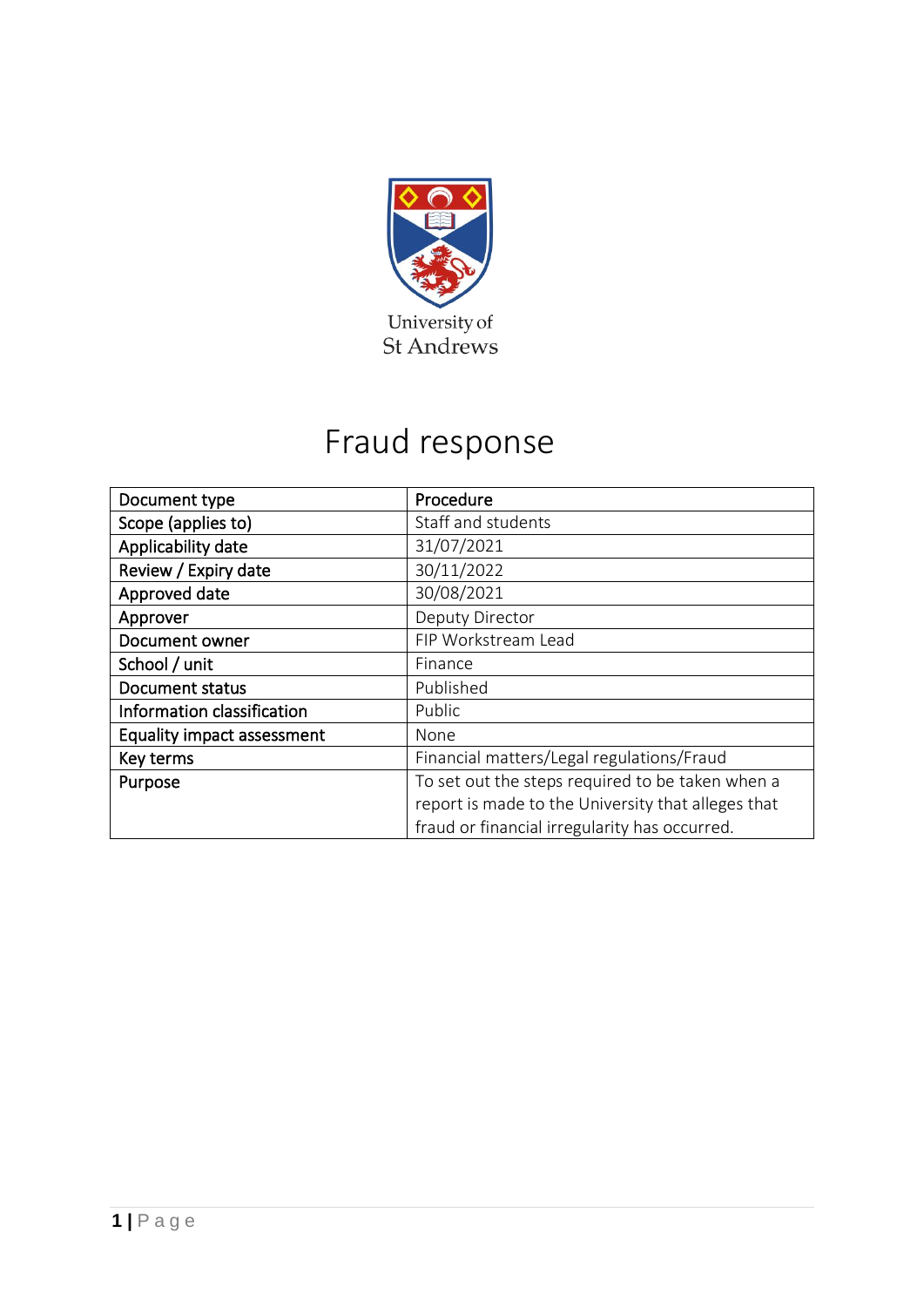# **Contents**

| Item | Description              | Completed | Page      |
|------|--------------------------|-----------|-----------|
|      | Flowchart Overview       |           | on page 2 |
|      | Objective of Process     |           | on page 3 |
|      | Background Information   |           | on page 3 |
|      | Dependencies             |           | on page 3 |
|      | Detailed Procedure Notes |           | on page 3 |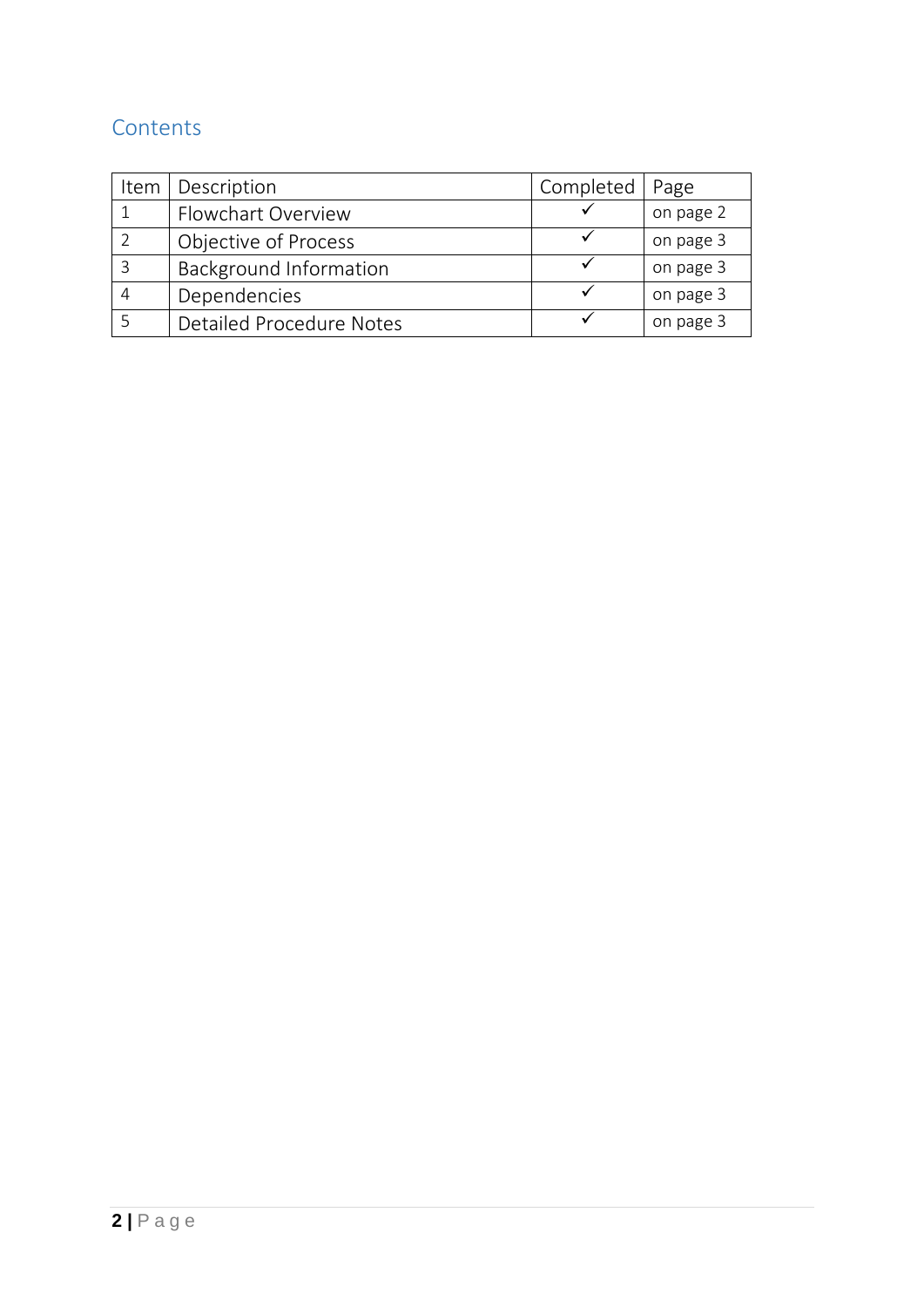# <span id="page-2-0"></span>1. Flowchart Overview

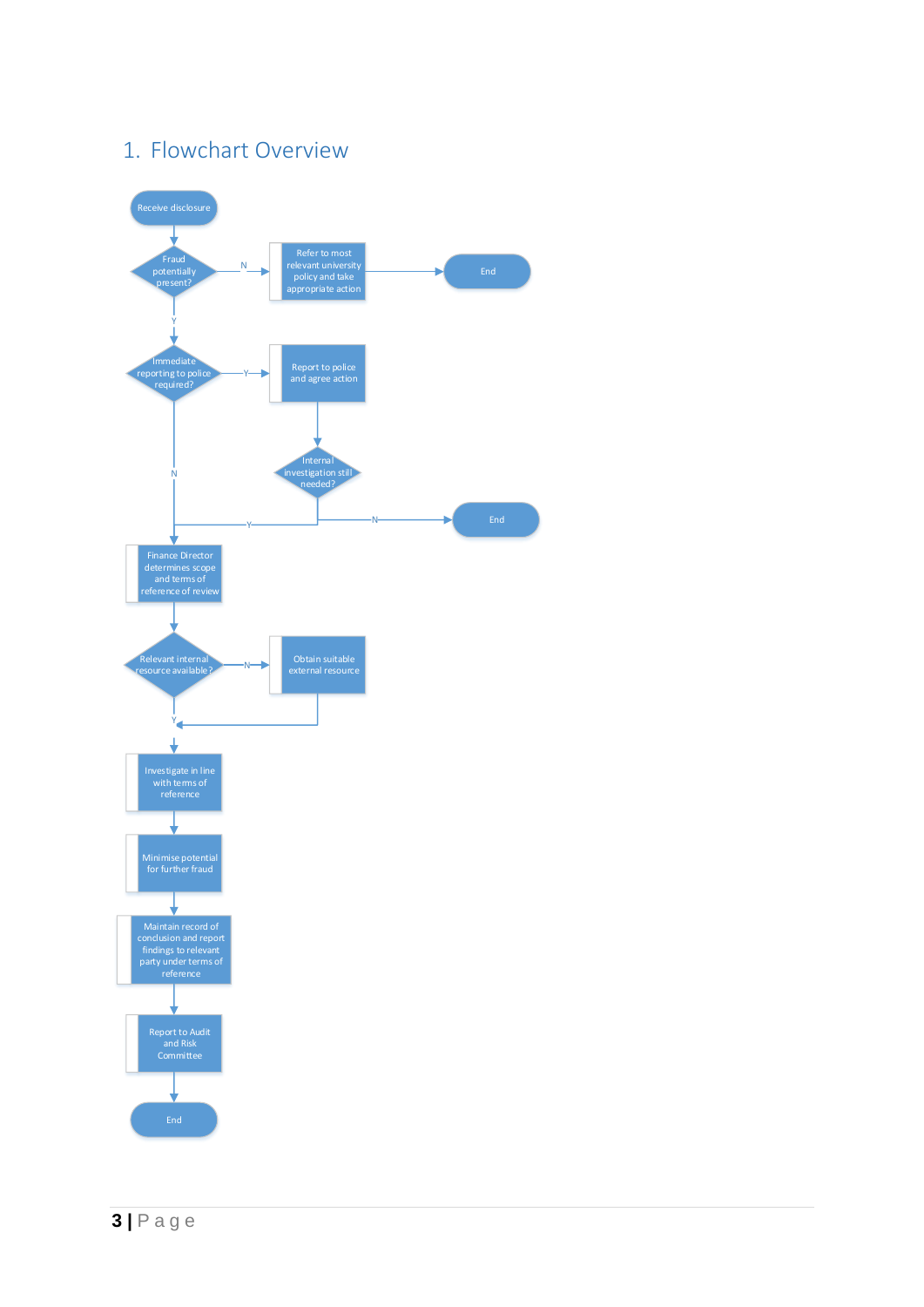## <span id="page-3-1"></span>2. Objective of Process

The objective of this process is to set out the steps required to be taken when a report is made to the University that alleges that fraud or financial irregularity has occurred. It includes summarised instructions about what to do, and who to contact/notify, should any fraud-related concerns arise.

# <span id="page-3-0"></span>3. Background Information

The University is committed to the proper use of funds, both public and private. As a consequence, it is essential that everyone associated with the University - including staff, students, employees, contractors and third-parties - are aware of the risk of fraud, corruption, theft and other activities involving dishonesty, in all its forms. The University aims to reduce instances of fraud to a practical minimum - and to also put in place arrangements that hold any fraud to a minimum level on an ongoing basis. The University's approach to counter-fraud will be comprehensive, cost-effective and professional, using specialist expertise if, as and when required.

It may be helpful to include a **definition of fraud** here  $-$  being "the use of deception with the intention of obtaining personal gain, avoiding an obligation or causing loss to another party". A financial irregularity refers to the intentional misstatement or omission of significant information in accounting records, financial statements, other reports, documents or records.

## <span id="page-3-2"></span>4. Dependencies

A person wishing to use this procedure should also understand the following related policies: -

- 4.1 [Whistleblowing policy](https://www.st-andrews.ac.uk/staff/policy/hr/whistleblowingpolicy/)
- 4.2 [Anti-Bribery policy](https://www.st-andrews.ac.uk/staff/policy/hr/giftsandhospitality/)
- 4.3 [Disciplinary policy](https://www.st-andrews.ac.uk/staff/policy/hr/disciplinaryprocedures/)
- 4.4 [Student non-academic misconduct](https://www.st-andrews.ac.uk/staff/policy/hr/disciplinaryprocedures/)
- 4.5 [Anti-money laundering](https://www.st-andrews.ac.uk/policy/financial-matters-income-and-debt-management/money-laundering.pdf)
- 4.6 [Criminal Finance Act](https://www.st-andrews.ac.uk/policy/financial-matters-legal-regulations/internal/criminal-finance-act.pdf)

## <span id="page-3-3"></span>5. Detailed Procedure Notes

#### 5.1 Disclosure received with fraud/ irregularity potentially present

Whenever any matter arises which involves, or is thought to involve, irregularities or fraud concerning cash, stores or other property of the University or any other suspected irregularity in the exercise of the activities of the University, this matter should be reported immediately to the Chief Financial Officer or the Convenor of the Audit Committee.

It is the responsibility of all members of the University to report fraud or irregularities whenever they are detected or suspected of being detected. Instances of fraud may be external or internal.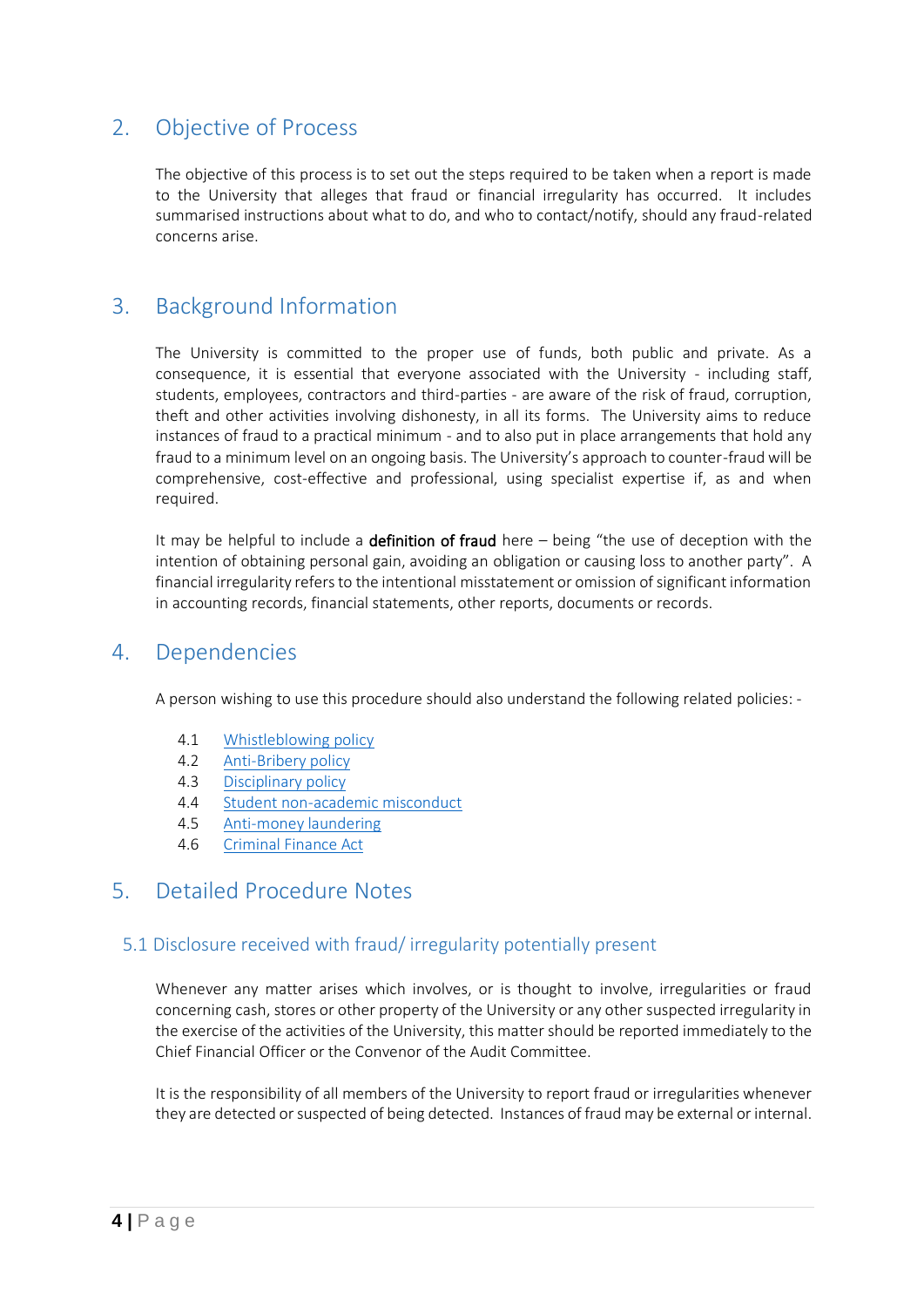It is not necessary to provide, or wait for, "proof" of the particular type of malpractice. The disclosure should contain as much detail as possible of the grounds for concern, including the names of individuals and significant dates, locations or events, where applicable.

The individual should make the disclosure orally, in writing, or by e-mail to the Chief Financial Officer [findir@st-andrews.ac.uk.](mailto:findir@st-andrews.ac.uk) If the individual does not wish to report to the Chief Financial Officer, then the primary appropriate person (the University's Whistleblowing Officer) is the Convener of the Audit & Risk Committee of the University Court. Letters may be sent to the Convener (marked "For Forwarding without Opening" and "Strictly Private & Confidential") at the Court Office, College Gate, North Street, St Andrews, Fife KY16 9AJ, UK. The convener may also be directly contacted by email through a special account with the address [whistleblowing@st-andrews.ac.uk](mailto:whistleblowing@st-andrews.ac.uk)

#### 5.2 Initial consideration

The Chief Financial Officer, in consultation with the Convenor of the Audit & Risk Committee and/ or Vice-Principal (Governance & Planning) as appropriate, will consider the information made available, and will then decide on the form of action/investigation to be undertaken. They may determine that it is more appropriate to investigate the issue under the terms of other more appropriate University policies, such as those covering grievance and disciplinary matters in which case the processes described in the other policy shall apply.

#### 5.3 Investigation of disclosures made

If it is decided by the Chief Financial Officer that the disclosure needs to be investigated, then he/she must decide on the form of investigation to be undertaken. These include:

- a. Internal investigation/inquiry led within the University.
- b. External (independent) investigation/inquiry led outside the University.
- c. Referral to the police.

Where no further investigation is warranted, this will be referenced in the annual report on whistleblowing to the Audit and Risk Committee.

Consideration of whether the investigation should be carried out internally, externally and/or reported to the police should take into account: -

- The amount of money involved/at risk
- The technical complexities involved in performing the review  $-e.g.$  systems knowledge or specialist procedural knowledge
- The sensitivity to the University
- Any existing legislation  $-$  e.g. money laundering reports should go to the Money Laundering Reporting Officer
- Any potential link to organised crime or terrorism

Where the issue relates to a computer security incident this should be referred to StACSIRT (St Andrews Computer Security Incident Response Team) [IT security team \(CSIRTs\)](https://itservices.wp.st-andrews.ac.uk/2019/12/16/our-it-security-team-a-guide-for-csirts/). StACSIRT will then be responsible for informing relevant authorities e.g. police/ national fraud organisations and for updating the University Audit and Risk Committee.